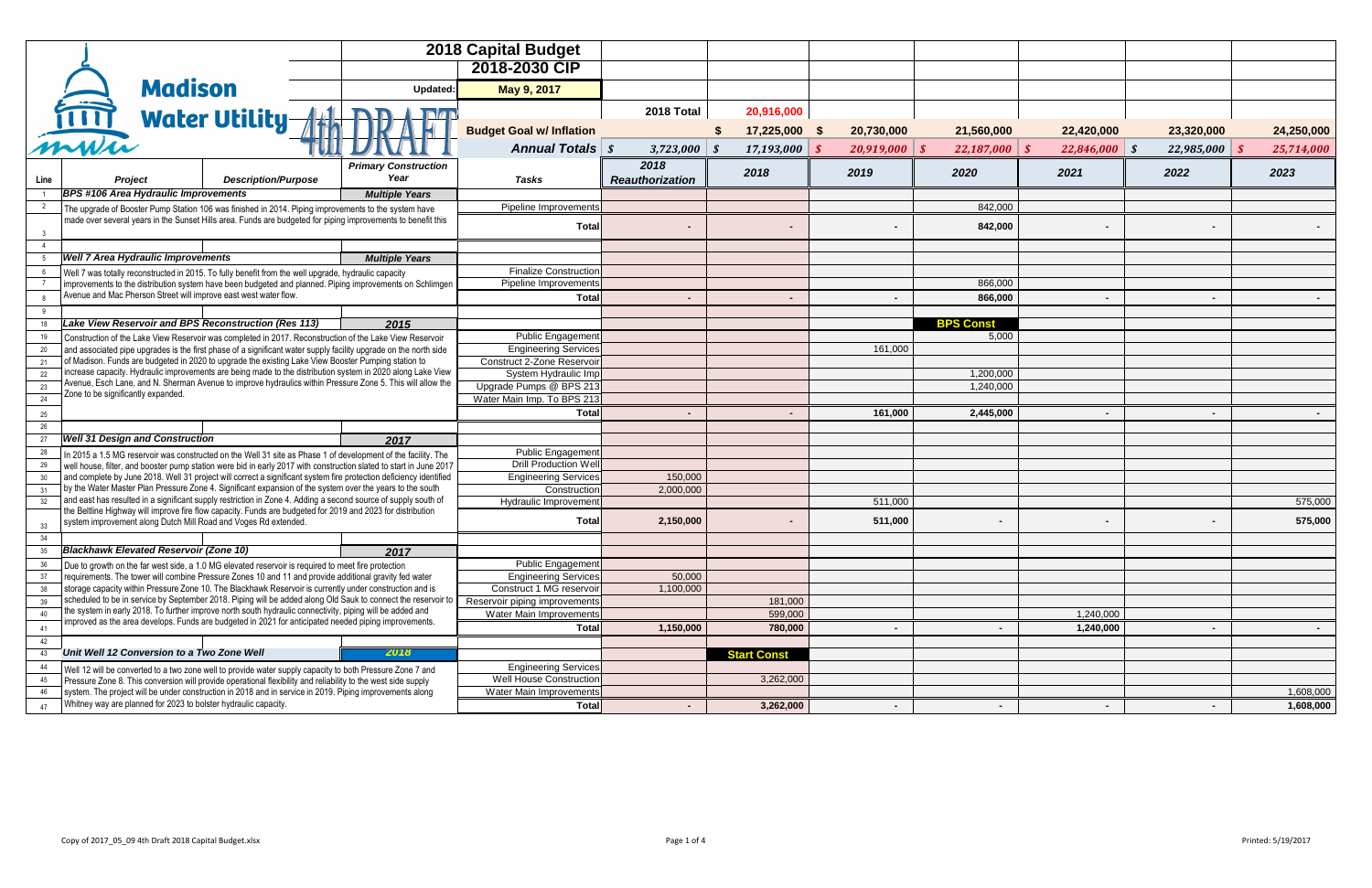|            |                                 |                                                                               | <b>2018 Capital Budget</b>                                                                          |                                                                                                                                                                                                                                  |                                                                                             |                        |                 |                    |           |                    |                    |                    |                    |
|------------|---------------------------------|-------------------------------------------------------------------------------|-----------------------------------------------------------------------------------------------------|----------------------------------------------------------------------------------------------------------------------------------------------------------------------------------------------------------------------------------|---------------------------------------------------------------------------------------------|------------------------|-----------------|--------------------|-----------|--------------------|--------------------|--------------------|--------------------|
|            |                                 |                                                                               |                                                                                                     | 2018-2030 CIP                                                                                                                                                                                                                    |                                                                                             |                        |                 |                    |           |                    |                    |                    |                    |
|            |                                 | <b>Madison</b>                                                                |                                                                                                     | Updated:                                                                                                                                                                                                                         | May 9, 2017                                                                                 |                        |                 |                    |           |                    |                    |                    |                    |
|            | $\bullet$                       |                                                                               |                                                                                                     |                                                                                                                                                                                                                                  |                                                                                             |                        |                 |                    |           |                    |                    |                    |                    |
|            | mww                             | <b>Water Utility-</b>                                                         |                                                                                                     |                                                                                                                                                                                                                                  |                                                                                             | 2018 Total             | 20,916,000      |                    |           |                    |                    |                    |                    |
|            |                                 |                                                                               |                                                                                                     |                                                                                                                                                                                                                                  | <b>Budget Goal w/ Inflation</b>                                                             |                        | 17,225,000      | 20,730,000         |           | 21,560,000         | 22,420,000         | 23,320,000         | 24,250,000         |
|            |                                 |                                                                               |                                                                                                     |                                                                                                                                                                                                                                  | <b>Annual Totals   \$</b>                                                                   | $3,723,000$ \$         | $17,193,000$ \$ | 20,919,000         |           | 22,187,000<br>- \$ | $22,846,000$ \$    | $22,985,000$ \$    | 25,714,000         |
|            |                                 |                                                                               |                                                                                                     | <b>Primary Construction</b><br>Year                                                                                                                                                                                              |                                                                                             | 2018                   | 2018            | 2019               |           | 2020               | 2021               | 2022               | 2023               |
| Line<br>48 |                                 | <b>Project</b>                                                                | <b>Description/Purpose</b>                                                                          |                                                                                                                                                                                                                                  | <b>Tasks</b>                                                                                | <b>Reauthorization</b> |                 |                    |           |                    |                    |                    |                    |
| 49         |                                 | <b>Water Treatment System at Well 19</b>                                      |                                                                                                     | 2019                                                                                                                                                                                                                             |                                                                                             |                        |                 | <b>Start Const</b> |           |                    |                    |                    |                    |
| 50         |                                 |                                                                               |                                                                                                     | Iron, manganese and radium at Well 19 require treatment. These three contaminants exceed Madison Water                                                                                                                           | Public Engagement                                                                           |                        |                 |                    | 10,000    |                    |                    |                    |                    |
| 51<br>52   |                                 | overall water quality bringing the system into compliance with Utility goals. |                                                                                                     | Utility water quality goals. A pressure filter system will remove these contaminants from the water and improve                                                                                                                  | <b>Engineering Services</b><br><b>Filter Construction</b>                                   | 423,000                |                 |                    | 4,071,000 |                    |                    |                    |                    |
| 53         |                                 |                                                                               |                                                                                                     |                                                                                                                                                                                                                                  | <b>Total</b>                                                                                | 423,000                |                 |                    | 4,081,000 |                    |                    |                    |                    |
| 54         |                                 |                                                                               |                                                                                                     |                                                                                                                                                                                                                                  |                                                                                             |                        |                 |                    |           |                    |                    |                    |                    |
| 55         | <b>BPS 129 Reconstruction</b>   |                                                                               |                                                                                                     | 2019                                                                                                                                                                                                                             |                                                                                             |                        |                 | <b>Start Const</b> |           |                    |                    |                    |                    |
| 56         |                                 |                                                                               |                                                                                                     | Construction of a new and upgraded booster pump station 129 is needed to increase water transfer capacity                                                                                                                        | <b>Public Engagement</b>                                                                    |                        | 6,000           |                    |           |                    |                    |                    |                    |
| 57<br>58   |                                 |                                                                               |                                                                                                     | from Zone 6E to Zone 3. This project will replace the temporary pump station constructed on the Well 29 site in<br>1990. Pump Station 129 will continue to transfer water from Zone 6E to Zone 3 and back again through a PRV.   | <b>Engineering Services</b><br><b>Water Main Improvements</b>                               |                        | 328,000         |                    | 332,000   | 866,000            | 793,000            |                    |                    |
| 59         |                                 |                                                                               |                                                                                                     | This operation will provide supply and fire flow capability to the far east side of the system. It will benefit                                                                                                                  | Construct BPS 129                                                                           |                        |                 |                    | 2,737,000 |                    |                    |                    |                    |
| 60         |                                 | customers through gained reliability and flexibility of operations.           |                                                                                                     |                                                                                                                                                                                                                                  | <b>Total</b>                                                                                |                        | 334,000         |                    | 3,069,000 | 866,000            | 793,000            |                    |                    |
| 61         |                                 |                                                                               |                                                                                                     |                                                                                                                                                                                                                                  |                                                                                             |                        |                 |                    |           |                    |                    |                    |                    |
| 62         |                                 | <b>Booster Pump Station 109 (Spaanem Ave)</b>                                 |                                                                                                     | 2020                                                                                                                                                                                                                             |                                                                                             |                        |                 |                    |           | <b>Start Const</b> |                    |                    |                    |
| 63         |                                 |                                                                               |                                                                                                     | With the addition of Well 31 on Tradewinds, water can be moved from Pressure Zone 4 to Pressure Zone 6E to<br>improve overall operational flexibility and reliability. Booster Pump Station 109 is proposed to be constructed at | <b>Public Engagement</b><br><b>Engineering Services</b>                                     |                        |                 |                    | 284,000   |                    |                    |                    |                    |
| 65         |                                 |                                                                               |                                                                                                     | Well 9 to fulfill that function. The pump station will move water from Pressure Zone 4 to Pressure Zone 6E and                                                                                                                   | <b>Construct BPS 109</b>                                                                    |                        |                 |                    |           | 2,364,000          |                    |                    |                    |
| 66         |                                 |                                                                               |                                                                                                     | a pressure reducing valve station will allow water to move from Pressure Zone 6 E to Pressure Zone 4. Piping                                                                                                                     | Water Main Improvements                                                                     |                        |                 |                    |           |                    | 744,000            |                    |                    |
|            |                                 |                                                                               | improvements are budgeted for Buckeye Road and Dean Avenue to improve hydraulic connectivity.       |                                                                                                                                                                                                                                  | Total                                                                                       |                        |                 |                    | 284,000   | 2,364,000          | 744,000            |                    |                    |
| 67<br>68   |                                 |                                                                               |                                                                                                     |                                                                                                                                                                                                                                  |                                                                                             |                        |                 |                    |           |                    |                    |                    |                    |
| 69         |                                 | <b>Well 28 Iron and Manganese Filter</b>                                      |                                                                                                     | 2021                                                                                                                                                                                                                             |                                                                                             |                        |                 |                    |           |                    | <b>Start Const</b> |                    |                    |
| 70         |                                 |                                                                               | Iron and manganese concentrations at Well 28 exceed Utility water quality standards and guidelines. |                                                                                                                                                                                                                                  | Public Engagement                                                                           |                        |                 |                    |           | 5,000              | 5,000              |                    |                    |
| 72         |                                 |                                                                               |                                                                                                     | Construction of an Iron and Manganese Filter at Well 28 will address the water quality issues and risk of<br>colored water events and customer complaints on the far west side. A filter will also reduce the need for           | <b>Engineering Services</b><br><b>Filter Construction</b>                                   |                        |                 |                    |           | 572,000            | 4,403,000          |                    |                    |
| 73         |                                 |                                                                               |                                                                                                     | flushing and will allow Well 28 to become a year around well if necessary due to increasing demands.                                                                                                                             | <b>Total</b>                                                                                |                        |                 |                    |           | 577,000            | 4,408,000          |                    |                    |
| 74         |                                 |                                                                               |                                                                                                     |                                                                                                                                                                                                                                  |                                                                                             |                        |                 |                    |           |                    |                    |                    |                    |
| 75         |                                 | <b>Well 30 Iron and Manganese Filter</b>                                      |                                                                                                     | 2022                                                                                                                                                                                                                             |                                                                                             |                        |                 |                    |           |                    |                    | <b>Start Const</b> |                    |
| 76         |                                 |                                                                               | Iron and manganese concentrations at Well 30 exceed Utility water quality standards and guidelines. |                                                                                                                                                                                                                                  | <b>Public Engagement</b>                                                                    |                        |                 |                    |           |                    | 5,000              | 5,000              |                    |
| 77         |                                 |                                                                               |                                                                                                     | Construction of an Iron and Manganese Filter at Well 30 will address the water quality issues and risk of<br>colored water events and customer complaints in the Well 30 service area. A filter would improve finished           | <b>Engineering Services</b><br><b>Filter Construction</b>                                   |                        |                 |                    |           |                    | 595,000            | 4,579,000          |                    |
| 79         |                                 |                                                                               | water quality and reduce the need for annual flushing in the Well 30 service area.                  |                                                                                                                                                                                                                                  | Total                                                                                       |                        |                 |                    |           |                    | 600,000            | 4,584,000          |                    |
| 80         |                                 |                                                                               |                                                                                                     |                                                                                                                                                                                                                                  |                                                                                             |                        |                 |                    |           |                    |                    |                    |                    |
| 81         | <b>Well 14 Mitigation</b>       |                                                                               |                                                                                                     | 2023                                                                                                                                                                                                                             |                                                                                             |                        |                 |                    |           |                    |                    |                    | <b>Start Const</b> |
| 82         |                                 |                                                                               |                                                                                                     | Well 14 provides an excellent source of water to the west side of Madison and it is in the Utility's best interests                                                                                                              | <b>Public Engagement</b>                                                                    |                        |                 |                    |           |                    |                    | 10,000             |                    |
| 83<br>84   |                                 |                                                                               |                                                                                                     | to maintain the water supply point in the system. Due to winter road salt operations on University Avenue and<br>the surrounding neighborhoods chloride levels in the water pumped from Well 14 have been rising for several     | <b>Engineering Services</b><br><b>Property Purchase</b>                                     |                        |                 |                    |           |                    |                    | 541,000<br>250,000 |                    |
| 85         |                                 |                                                                               |                                                                                                     | years. A project is proposed for 2018 to investigate alternatives to reduce the CI concentrations at Well 14.                                                                                                                    | <del>vven 14 r'acmiy anu vven</del><br>$\overline{A}$ and $\overline{B}$ and $\overline{B}$ |                        |                 |                    |           |                    |                    |                    | 4,160,000          |
| 86         |                                 |                                                                               |                                                                                                     |                                                                                                                                                                                                                                  | <b>Total</b>                                                                                |                        |                 |                    |           |                    |                    | 801,000            | 4,160,000          |
| 87         |                                 |                                                                               |                                                                                                     |                                                                                                                                                                                                                                  |                                                                                             |                        |                 |                    |           |                    |                    |                    |                    |
| 88         | <b>Well 18 VOC Air Stripper</b> |                                                                               |                                                                                                     | 2024                                                                                                                                                                                                                             |                                                                                             |                        |                 |                    |           |                    |                    |                    |                    |
| 89<br>90   |                                 |                                                                               |                                                                                                     | Water Quality monitoring at Well 18 has indicated an upward trend in the VOC levels. Construction of a VOC<br>Air Stripper at Well 18 will address regulatory issues due to these increasing VOC levels at the well. Well 18     | Public Engagement<br><b>Engineering Services</b>                                            |                        |                 |                    |           |                    |                    |                    | 10,000<br>463,000  |
| 91         |                                 |                                                                               |                                                                                                     | provides an excellent source of water to the south side of Madison within Pressure Zone 6W and it is in the                                                                                                                      | <b>VOC Treatment Construction</b>                                                           |                        |                 |                    |           |                    |                    |                    |                    |
| 92         |                                 | Utility's best interests to maintain the well.                                |                                                                                                     |                                                                                                                                                                                                                                  | <b>Total</b>                                                                                | $\sim$                 | $\sim$          |                    | $\sim$    | $\sim$             | $\sim$             | $\sim$             | 473,000            |
| 93         |                                 |                                                                               |                                                                                                     |                                                                                                                                                                                                                                  |                                                                                             |                        |                 |                    |           |                    |                    |                    |                    |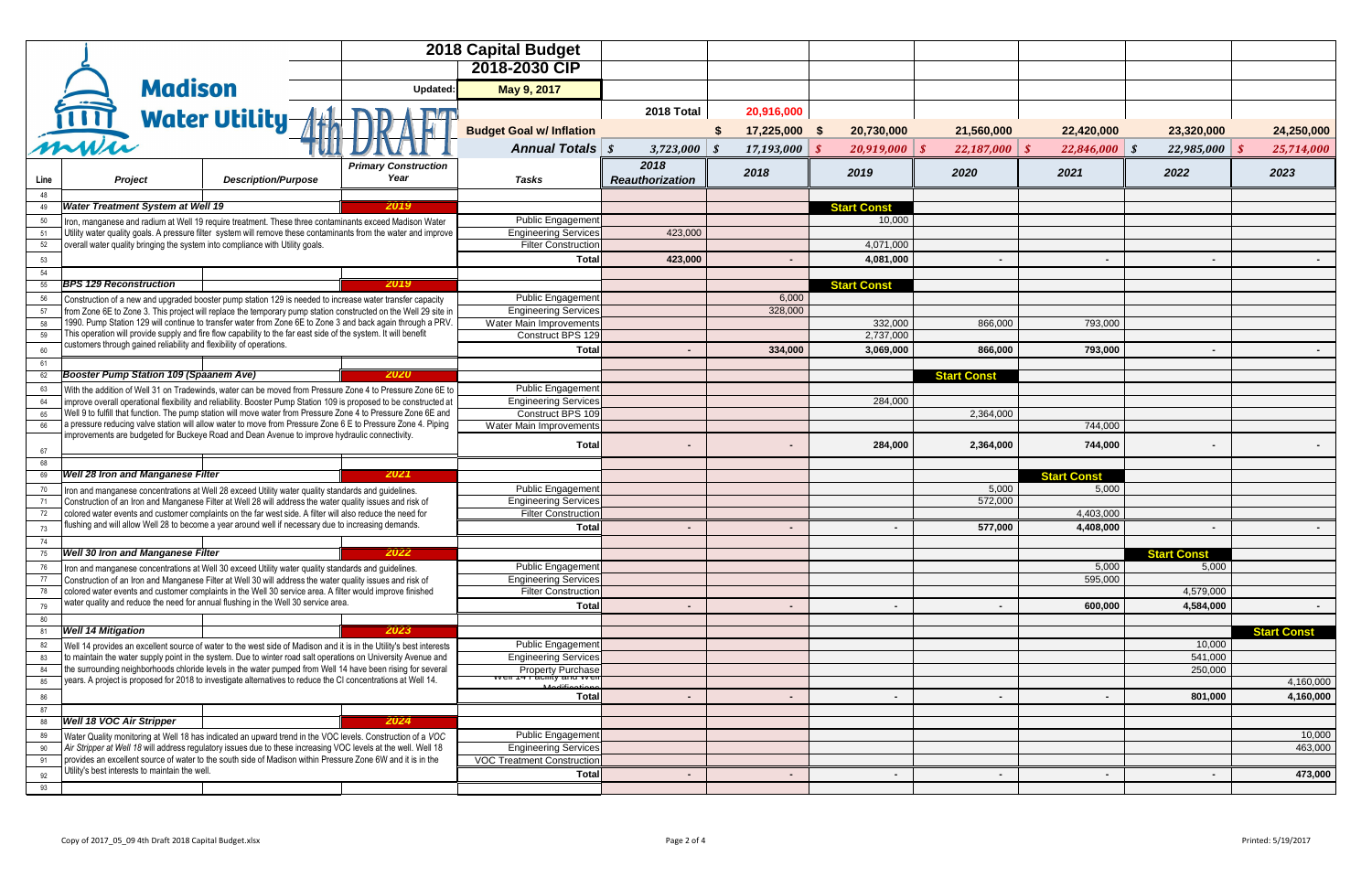| <b>Capital Budget</b>                            |                                         |                                          |                                          |                                          |                                          |                                          |                                          |
|--------------------------------------------------|-----------------------------------------|------------------------------------------|------------------------------------------|------------------------------------------|------------------------------------------|------------------------------------------|------------------------------------------|
| 2018-2030 CIP                                    |                                         |                                          |                                          |                                          |                                          |                                          |                                          |
| May 9, 2017                                      |                                         |                                          |                                          |                                          |                                          |                                          |                                          |
|                                                  | 2018 Total                              | 20,916,000                               |                                          |                                          |                                          |                                          |                                          |
| <b>Budget Goal w/ Inflation</b>                  |                                         | 17,225,000<br>\$                         | 20,730,000<br>$\boldsymbol{\mathsf{s}}$  | 21,560,000                               | 22,420,000                               | 23,320,000                               | 24,250,000                               |
| <b>Annual Totals</b>                             | $\boldsymbol{\mathcal{S}}$<br>3,723,000 | 17,193,000<br>$\boldsymbol{\mathcal{S}}$ | 20,919,000<br>$\boldsymbol{\mathcal{S}}$ | $\boldsymbol{\mathcal{S}}$<br>22,187,000 | $\boldsymbol{\mathcal{S}}$<br>22,846,000 | 22,985,000<br>$\boldsymbol{\mathcal{S}}$ | $\boldsymbol{\mathcal{S}}$<br>25,714,000 |
| <b>Tasks</b>                                     | 2018<br><b>Reauthorization</b>          | 2018                                     | 2019                                     | 2020                                     | 2021                                     | 2022                                     | 2023                                     |
| Public Engagement                                |                                         |                                          |                                          |                                          |                                          |                                          | 15,000                                   |
| <b>Engineering Services</b>                      |                                         |                                          |                                          |                                          |                                          |                                          | 557,000                                  |
| Filter Construction                              |                                         |                                          |                                          |                                          |                                          |                                          |                                          |
| <b>Total</b>                                     |                                         |                                          |                                          |                                          |                                          | $\blacksquare$                           | 572,000                                  |
|                                                  |                                         |                                          |                                          |                                          |                                          |                                          |                                          |
|                                                  |                                         |                                          |                                          |                                          |                                          |                                          |                                          |
| Public Engagement                                |                                         |                                          |                                          |                                          | 15,000                                   | 10,000                                   |                                          |
| Durchoec                                         |                                         |                                          |                                          |                                          |                                          | 341,000                                  |                                          |
| Drill test well<br>Drill production Well         |                                         |                                          |                                          |                                          |                                          | 144,000                                  | 1,142,000                                |
| Well Siting Eng Services                         |                                         |                                          |                                          |                                          |                                          |                                          |                                          |
| Unit Well Engineering Services                   |                                         |                                          |                                          |                                          |                                          |                                          |                                          |
| <b>Construct Facility</b>                        |                                         |                                          |                                          |                                          |                                          |                                          |                                          |
| Pipeline Improvements                            |                                         |                                          |                                          |                                          |                                          |                                          |                                          |
| <b>Total</b>                                     | $\blacksquare$                          | $\blacksquare$                           | $\blacksquare$                           | $\blacksquare$                           | 15,000                                   | 495,000                                  | 1,142,000                                |
|                                                  |                                         |                                          |                                          |                                          |                                          |                                          |                                          |
|                                                  |                                         |                                          |                                          |                                          |                                          |                                          |                                          |
| Public Engagement                                |                                         | 10,000                                   |                                          |                                          |                                          |                                          |                                          |
| Groundwater Study                                |                                         |                                          |                                          |                                          |                                          |                                          |                                          |
| Sentinel Well                                    |                                         | 100,000                                  |                                          |                                          |                                          |                                          |                                          |
| Engineering Services<br>Dorm <sub>if</sub>       |                                         |                                          |                                          |                                          |                                          |                                          |                                          |
| Well 8 Re-Construction                           |                                         |                                          |                                          |                                          |                                          |                                          |                                          |
| <b>Total</b>                                     |                                         | 110,000                                  |                                          |                                          | Ξ.                                       | $\blacksquare$                           |                                          |
|                                                  |                                         |                                          |                                          |                                          |                                          |                                          |                                          |
| ent Reinvestment Budget Goal                     |                                         | 13,220,000                               | 13,610,000                               | 14,020,000                               | 14,440,000                               | 14,880,000                               | 15,320,000                               |
| <b>Total Pipe Rehab Budget</b>                   |                                         | 9,650,000                                | 10,036,000                               | 10,438,000                               | 10,855,000                               | 11,289,000                               | 11,741,000                               |
| Reconstruction Pipe Projects                     |                                         | 4,250,000                                | 4,420,000                                | 4,597,000                                | 4,781,000                                | 4,972,000                                | 5,171,000                                |
| Pavement Management<br>Water Main Rehabilitation |                                         | 4,400,000<br>1,000,000                   | 4,576,000<br>1,040,000                   | 4,759,000<br>1,082,000                   | 4,949,000<br>1,125,000                   | 5,147,000<br>1,170,000                   | 5,353,000<br>1,217,000                   |
| Water Mains - New                                |                                         | 1,850,000                                | 1,500,000                                | 1,650,000                                | 1,815,000                                | 1,997,000                                | 2,097,000                                |
| Master Plan ID' Pipe Projects                    |                                         |                                          |                                          | 736,000                                  | 1,137,000                                | 1,561,000                                | 1,769,000                                |
| Total                                            | $\blacksquare$                          | 11,500,000                               | 11,536,000                               | 12,824,000                               | 13,807,000                               | 14,847,000                               | 15,607,000                               |
|                                                  |                                         |                                          |                                          |                                          |                                          |                                          |                                          |

|            |                                  |                                                                                                            |                            |                                                                                                                                                                                                                                           | <b>2018 Capital Budget</b>                                  |                        |                 |                          |                 |        |                 |                |            |
|------------|----------------------------------|------------------------------------------------------------------------------------------------------------|----------------------------|-------------------------------------------------------------------------------------------------------------------------------------------------------------------------------------------------------------------------------------------|-------------------------------------------------------------|------------------------|-----------------|--------------------------|-----------------|--------|-----------------|----------------|------------|
|            |                                  |                                                                                                            |                            |                                                                                                                                                                                                                                           | 2018-2030 CIP                                               |                        |                 |                          |                 |        |                 |                |            |
|            |                                  | <b>Madison</b>                                                                                             |                            | Updated:                                                                                                                                                                                                                                  | May 9, 2017                                                 |                        |                 |                          |                 |        |                 |                |            |
|            | $\ddot{\bullet}$                 |                                                                                                            |                            |                                                                                                                                                                                                                                           |                                                             |                        |                 |                          |                 |        |                 |                |            |
|            |                                  | <b>Water Utility-</b>                                                                                      |                            |                                                                                                                                                                                                                                           |                                                             | 2018 Total             | 20,916,000      |                          |                 |        |                 |                |            |
|            |                                  |                                                                                                            |                            |                                                                                                                                                                                                                                           | <b>Budget Goal w/ Inflation</b>                             |                        | 17,225,000 \$   | 20,730,000               | 21,560,000      |        | 22,420,000      | 23,320,000     | 24,250,000 |
|            | mwin                             |                                                                                                            |                            |                                                                                                                                                                                                                                           | <b>Annual Totals   \$</b>                                   | $3,723,000$ \$         | $17,193,000$ \$ | $20,919,000$ \$          | $22,187,000$ \$ |        | $22,846,000$ \$ | 22,985,000     | 25,714,000 |
|            |                                  |                                                                                                            |                            | <b>Primary Construction</b>                                                                                                                                                                                                               |                                                             | 2018                   | 2018            | 2019                     | 2020            |        | 2021            | 2022           | 2023       |
| Line       |                                  | Project                                                                                                    | <b>Description/Purpose</b> | Year                                                                                                                                                                                                                                      | <b>Tasks</b>                                                | <b>Reauthorization</b> |                 |                          |                 |        |                 |                |            |
|            |                                  | <b>Well 24 Iron and Manganese Filter</b>                                                                   |                            | 2024                                                                                                                                                                                                                                      |                                                             |                        |                 |                          |                 |        |                 |                |            |
| 95         |                                  | Iron and manganese concentrations at Well 24 exceed Utility water quality standards and guidelines.        |                            |                                                                                                                                                                                                                                           | Public Engagement                                           |                        |                 |                          |                 |        |                 |                | 15,000     |
|            |                                  |                                                                                                            |                            | Construction of an Iron and Manganese filter will address the water quality issues and risk of colored water                                                                                                                              | <b>Engineering Services</b>                                 |                        |                 |                          |                 |        |                 |                | 557,000    |
| 97         |                                  | events and customer complaints in the service area.                                                        |                            |                                                                                                                                                                                                                                           | <b>Filter Construction</b>                                  |                        |                 |                          |                 |        |                 |                |            |
| 98         |                                  |                                                                                                            |                            |                                                                                                                                                                                                                                           | <b>Total</b>                                                | $\blacksquare$         |                 | $\overline{\phantom{0}}$ |                 | $\sim$ | $\blacksquare$  | $\blacksquare$ | 572,000    |
| 99         |                                  |                                                                                                            |                            |                                                                                                                                                                                                                                           |                                                             |                        |                 |                          |                 |        |                 |                |            |
| 100        | <b>New Well - Zone 7 &amp; 8</b> |                                                                                                            |                            | 2025                                                                                                                                                                                                                                      |                                                             |                        |                 |                          |                 |        |                 |                |            |
|            |                                  | The 2006 Water Master Plan recommends an additional well to serve both Pressure Zones 7 and 8. The         |                            |                                                                                                                                                                                                                                           | Public Engagement                                           |                        |                 |                          |                 |        | 15,000          | 10,000         |            |
|            |                                  | proposed well will improve operational flexibility and system reliability. From Zones 7 and 8 water can be |                            |                                                                                                                                                                                                                                           | Durchocc                                                    |                        |                 |                          |                 |        |                 | 341,000        |            |
| 103        |                                  |                                                                                                            |                            | moved to Zones 9 and 10 through existing pumping stations. Water can also be moved to Zone 6W through                                                                                                                                     | Drill test well                                             |                        |                 |                          |                 |        |                 | 144,000        |            |
| 104        |                                  |                                                                                                            |                            | existing pressure reducting stations. This facility will provide significant operational flexibility to the Utility on the<br>west side of the system and ultimately benefit 5 different pressure zones. Projected development and growth | Drill production Well                                       |                        |                 |                          |                 |        |                 |                | 1,142,000  |
| 105        |                                  |                                                                                                            |                            | on the west side and the Utility stated policy of limiting average well pumping to 50% of capacity for long term                                                                                                                          | Well Siting Eng Services                                    |                        |                 |                          |                 |        |                 |                |            |
| 106        |                                  | groundwater management make this an important water supply project.                                        |                            |                                                                                                                                                                                                                                           | Unit Well Engineering Services<br><b>Construct Facility</b> |                        |                 |                          |                 |        |                 |                |            |
| 107<br>108 |                                  |                                                                                                            |                            |                                                                                                                                                                                                                                           | <b>Pipeline Improvements</b>                                |                        |                 |                          |                 |        |                 |                |            |
|            |                                  |                                                                                                            |                            |                                                                                                                                                                                                                                           |                                                             |                        |                 |                          |                 |        |                 |                |            |
| 109        |                                  |                                                                                                            |                            |                                                                                                                                                                                                                                           | <b>Total</b>                                                |                        |                 |                          |                 |        | 15,000          | 495,000        | 1,142,000  |
| 110        |                                  | Unit Well No. 8 - Re-Construction                                                                          |                            | 2027                                                                                                                                                                                                                                      |                                                             |                        |                 |                          |                 |        |                 |                |            |
|            |                                  |                                                                                                            |                            |                                                                                                                                                                                                                                           | <b>Public Engagement</b>                                    |                        | 10,000          |                          |                 |        |                 |                |            |
|            |                                  |                                                                                                            |                            | Unit Well No. 8 Re-Construction will totally upgrade and replace the reservoir and pumping station at Well 8.<br>The project will install an iron and manganese filtration system to address current water quality issues. Due to         | <b>Groundwater Study</b>                                    |                        |                 |                          |                 |        |                 |                |            |
|            |                                  |                                                                                                            |                            | the colored water resulting from the iron and manganese, well operation is currently severly limited to summer                                                                                                                            | <b>Sentinel Well</b>                                        |                        | 100,000         |                          |                 |        |                 |                |            |
| 115        |                                  |                                                                                                            |                            | only and a total annual production of less than100 million gallons. The need for this project was verified by the                                                                                                                         | <b>Engineering Services</b>                                 |                        |                 |                          |                 |        |                 |                |            |
|            |                                  | East Side Water Supply project, however, due to concerns about the nearby KIP Corporation VOC              |                            |                                                                                                                                                                                                                                           | $\tau$ דוסףפונץ תכנקמו $\sigma$ ומוסוד                      |                        |                 |                          |                 |        |                 |                |            |
|            |                                  | contamination, the project has been delayed. The Utility will continue to study the KIP contamination and  |                            |                                                                                                                                                                                                                                           | Dorm <sub>1</sub><br>Well 8 Re-Construction                 |                        |                 |                          |                 |        |                 |                |            |
|            |                                  |                                                                                                            |                            | monitor groundwater quality and flow patterns. Flexibility will be designed into the project to allow the addition<br>of an air stripper if VOC contamination from the KIP site were to reach the well. Funds are included in the         |                                                             |                        |                 |                          |                 |        |                 |                |            |
|            |                                  | budget for a sentinel well in 2018 to allow the water quality to be monitored before it reaches Well 8.    |                            |                                                                                                                                                                                                                                           | <b>Total</b>                                                |                        | 110,000         |                          |                 |        |                 |                |            |
| 119        |                                  |                                                                                                            |                            |                                                                                                                                                                                                                                           |                                                             |                        |                 |                          |                 |        |                 |                |            |
| 120        |                                  |                                                                                                            |                            |                                                                                                                                                                                                                                           | Pipe Replacement Reinvestment Budget Goal                   |                        | 13,220,000      | 13,610,000               | 14,020,000      |        | 14,440,000      | 14,880,000     | 15,320,000 |
| 121        |                                  | Pipeline Replacement/Rehab/Improvements                                                                    |                            | <b>Ongoing</b>                                                                                                                                                                                                                            | <b>Total Pipe Rehab Budget</b>                              |                        | 9,650,000       | 10,036,000               | 10,438,000      |        | 10,855,000      | 11,289,000     | 11,741,000 |
| 122        |                                  |                                                                                                            |                            | Madison Water Utility has a planned piping system replacement and upgrade program that provides for annual                                                                                                                                | <b>Reconstruction Pipe Projects</b>                         |                        | 4,250,000       | 4,420,000                | 4,597,000       |        | 4,781,000       | 4,972,000      | 5,171,000  |
| 123        |                                  |                                                                                                            |                            | main replacement and rehabilitation to keep the system at an acceptable service level. Assessment of an                                                                                                                                   | Pavement Management                                         |                        | 4,400,000       | 4,576,000                | 4,759,000       |        | 4,949,000       | 5,147,000      | 5,353,000  |
| 124        |                                  |                                                                                                            |                            | aging infrastructure indicates the Utility needs to replace or rehabilitate over 400 miles of pipe in the next 40<br>years to renew and maintain the system. Madison Water Utility will continue to develop and expand the pipe           | <b>Water Main Rehabilitation</b>                            |                        | 1,000,000       | 1,040,000                | 1,082,000       |        | 1,125,000       | 1,170,000      | 1,217,000  |
| 125        |                                  |                                                                                                            |                            | lining program that was started in 2011. Lining pipe instead of replacing it saves money and extends the useful                                                                                                                           | <b>Water Mains - New</b>                                    |                        | 1,850,000       | 1,500,000                | 1,650,000       |        | 1,815,000       | 1,997,000      | 2,097,000  |
| 126        |                                  |                                                                                                            |                            | life of existing assets. The Utility's Water Master Plan also recommends hydraulic improvements to the system                                                                                                                             | Master Plan ID' Pipe Projects                               |                        |                 |                          | 736,000         |        | 1,137,000       | 1,561,000      | 1,769,000  |
|            |                                  | to correct hydraulic bottlenecks, fire protection limitations, and other identified issues.                |                            |                                                                                                                                                                                                                                           | <b>Total</b>                                                |                        | 11,500,000      | 11,536,000               | 12,824,000      |        | 13,807,000      | 14,847,000     | 15,607,000 |
| 127        |                                  |                                                                                                            |                            |                                                                                                                                                                                                                                           |                                                             |                        |                 |                          |                 |        |                 |                |            |
| 128        |                                  |                                                                                                            |                            |                                                                                                                                                                                                                                           |                                                             |                        |                 |                          |                 |        |                 |                |            |